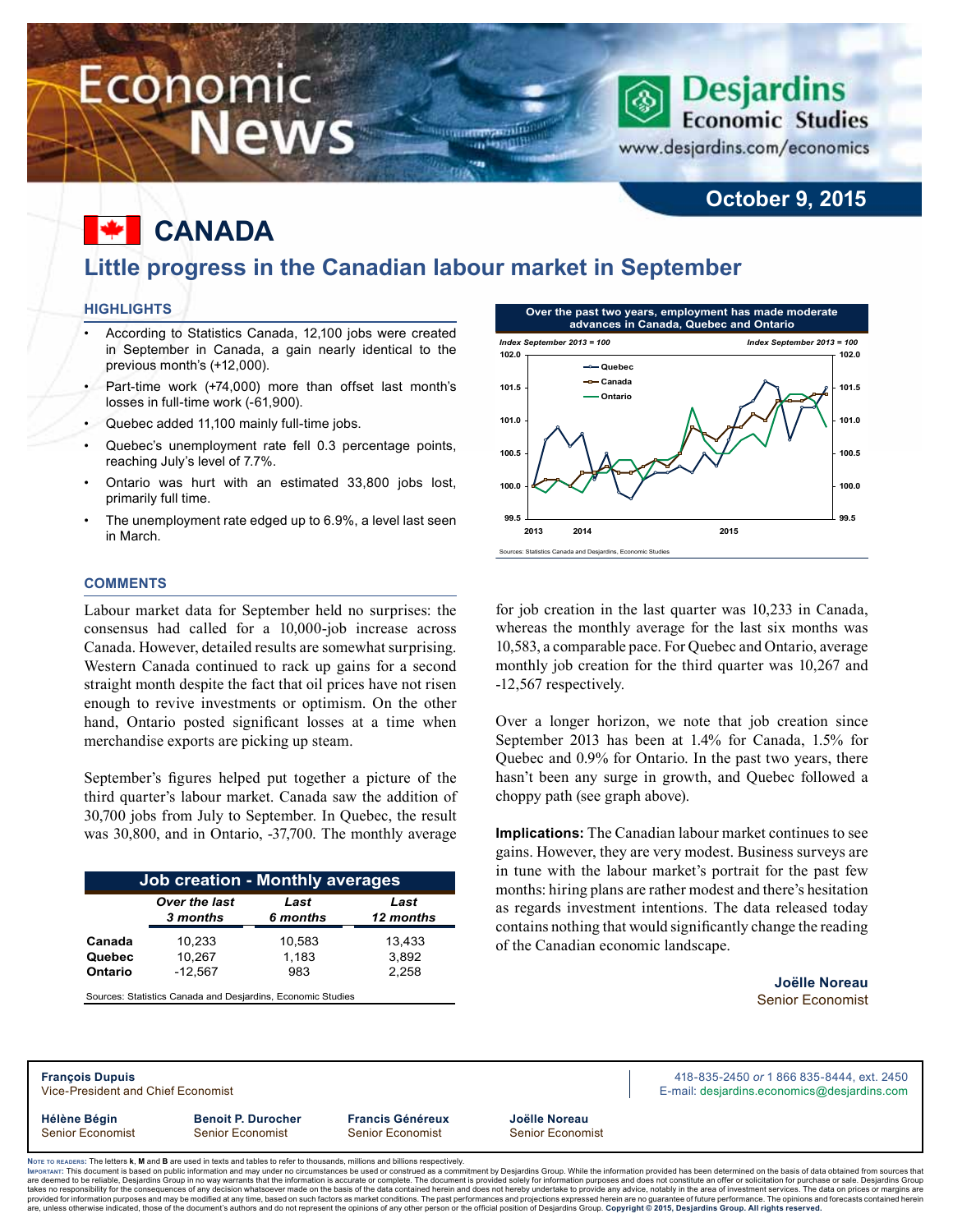## **REFERENCE TABLES OF LABOUR MARKET**

# **Desjardins**<br>Economic Studies  $\circledS$

www.desjardins.com/economics

## **October 9, 2015**

| Variation by sector - September 2015 |                                    |                    |           |                                |                |           |  |  |  |  |
|--------------------------------------|------------------------------------|--------------------|-----------|--------------------------------|----------------|-----------|--|--|--|--|
|                                      | <b>GAINING Sectors</b>             | <b>Balance</b>     |           | <b>LOSING Sectors</b>          | <b>Balance</b> |           |  |  |  |  |
|                                      |                                    | 1 month            | 1 year    |                                | 1 month        | 1 year    |  |  |  |  |
| <b>CANADA</b>                        | Information, culture and recrea.   | 32,500             | 36,000    | <b>Educational services</b>    | $-51,300$      | $-3,000$  |  |  |  |  |
|                                      | Others services                    | 21,600             | $-24,700$ | <b>Trade</b>                   | $-8,900$       | 1,300     |  |  |  |  |
|                                      | Health care                        | 16,800             | 75,500    | Transportation and warehousing | $-7,800$       | 34,600    |  |  |  |  |
|                                      | Bus., build. and other supp. serv. | 16,000             | 38,100    | Accomodation and food services | $-5,100$       | $-12,500$ |  |  |  |  |
|                                      |                                    |                    |           |                                |                |           |  |  |  |  |
| <b>QUEBEC</b>                        | Accomodation and food services     | 14,100             | 13,600    | <b>Educational services</b>    | $-14,200$      | $-8,400$  |  |  |  |  |
|                                      | Information, culture and recrea.   | 9,100              | 3,900     | Construction                   | $-8,500$       | $-33,700$ |  |  |  |  |
|                                      | Manufacturing                      | 6,100              | 2,800     | Trade                          | $-5,400$       | 16,100    |  |  |  |  |
|                                      | Health care                        | 5,900<br>1,500     |           | <b>Publics services</b>        | $-4,500$       | $-2,600$  |  |  |  |  |
|                                      |                                    |                    |           |                                |                |           |  |  |  |  |
| <b>ONTARIO</b>                       | Bus., build. and other supp. serv. | 18,900             | 13,800    | <b>Educational services</b>    | $-24,500$      | $-2,400$  |  |  |  |  |
|                                      | Construction                       | 11,900             | 15,400    | Trade                          | $-20,100$      | $-34,900$ |  |  |  |  |
|                                      | Others services                    | 10,300<br>$-3,700$ |           | Prof. and scient. services     | $-15,800$      | 15,100    |  |  |  |  |
|                                      | Fin., insurance and real estate    | 4,500              | 42,800    | Manufacturing                  | $-12,200$      | 5,800     |  |  |  |  |
|                                      |                                    |                    |           |                                |                |           |  |  |  |  |
|                                      | Source: LFS, Statistics Canada     |                    |           |                                |                |           |  |  |  |  |

| <b>Labour Market</b>                           |                |                  |                     |           |              |           |           |  |  |  |  |
|------------------------------------------------|----------------|------------------|---------------------|-----------|--------------|-----------|-----------|--|--|--|--|
| September                                      |                | <b>NUMBER OF</b> | <b>JOB CREATION</b> |           |              |           |           |  |  |  |  |
| 2015                                           |                | <b>EMPLOYEES</b> | in numbers          |           |              |           |           |  |  |  |  |
|                                                |                | <b>September</b> | Last<br>Last        |           | <b>Since</b> | Last      | Last year |  |  |  |  |
| Seasonally adjusted data                       |                | 2015             | month               | 3 months  | december     | year      | in %      |  |  |  |  |
|                                                | Canada         | 17,978,100       | 12,100              | 30,700    | 126.600      | 161,200   | 0.9%      |  |  |  |  |
| <b>TOTAL JOBS</b>                              | Quebec         | 4,106,300        | 11,100              | 30,800    | 45,200       | 46,700    | 1.2%      |  |  |  |  |
|                                                | <b>Ontario</b> | 6,908,000        | $-33,800$           | $-37,700$ | 23,000       | 27,100    | 0.4%      |  |  |  |  |
|                                                | Canada         | 3,601,300        | $-28,800$           | $-7,400$  | 39,900       | 21,700    | 0.6%      |  |  |  |  |
| PUBLIC SECTOR<br><b>EMPLOYEES</b>              | Quebec         | 886,900          | $-5,500$            | $-2,200$  | 28,200       | 2,600     | 0.3%      |  |  |  |  |
|                                                | Ontario        | 1,270,700        | $-40,100$           | $-25,300$ | $-59,700$    | $-56,200$ | $-4.2%$   |  |  |  |  |
|                                                | Canada         | 11,599,300       | 10,100              | $-11,700$ | 34.400       | 71,000    | 0.6%      |  |  |  |  |
| PRIVATE SECTOR<br><b>EMPLOYEES</b>             | Quebec         | 2,659,600        | 13,100              | 35,500    | 12,000       | 35,200    | 1.3%      |  |  |  |  |
|                                                | Ontario        | 4,529,600        | $-20,000$           | $-56,400$ | 42,100       | 22,300    | 0.5%      |  |  |  |  |
|                                                | Canada         | 2,777,400        | 30,800              | 49,700    | 52,200       | 68.400    | 2.5%      |  |  |  |  |
| SELF-EMPLOYED                                  | Quebec         | 559,900          | 3,600               | $-2,400$  | 5,200        | 9,000     | 1.6%      |  |  |  |  |
|                                                | Ontario        | 1,107,700        | 26,400              | 44,000    | 40,600       | 61,000    | 5.8%      |  |  |  |  |
| Source: Statistics Canada, Labour Force Survey |                |                  |                     |           |              |           |           |  |  |  |  |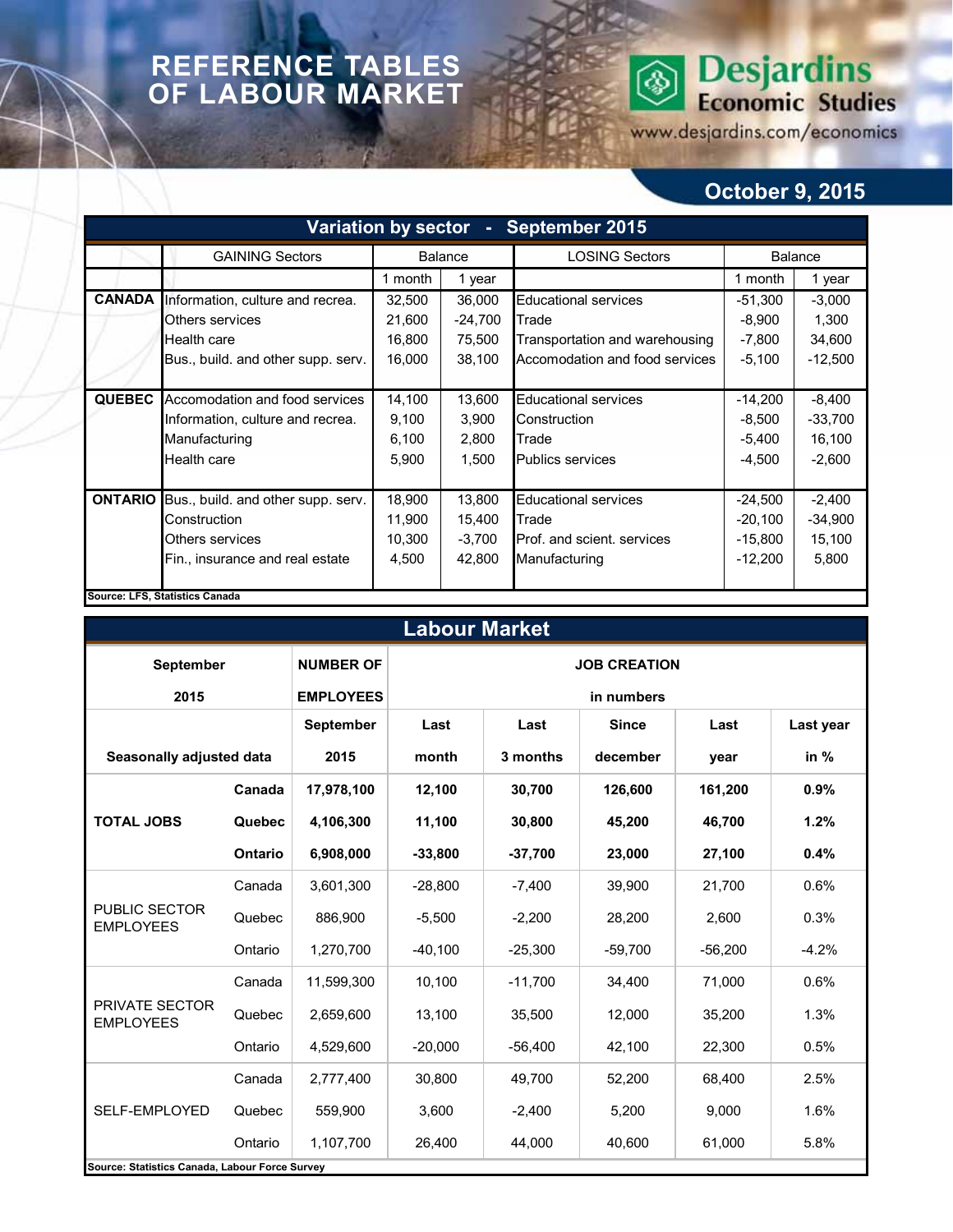

| Labour Market - Recent trends |                                                |                       |                       |                    |                                 |           |               |            |           |  |
|-------------------------------|------------------------------------------------|-----------------------|-----------------------|--------------------|---------------------------------|-----------|---------------|------------|-----------|--|
|                               |                                                |                       |                       |                    | <b>Seasonally adjusted data</b> |           |               |            |           |  |
|                               |                                                |                       |                       |                    | Labour                          | Variation |               |            | Unemploy- |  |
|                               | Employment                                     |                       | Job creation in last: |                    | Force                           | over      | Participation | Employment | ment      |  |
|                               | in numbers                                     | 1 month               |                       | 3 months 12 months | <b>Numbers</b>                  | 1 month   | rate          | rate       | rate      |  |
| Canada                        |                                                |                       |                       |                    |                                 |           |               |            |           |  |
| 2014.09                       | 17,816,900                                     | 44,200                | 45,600                | 91,200             | 19,143,700                      | 35,300    | 65.9%         | 61.3%      | 6.9%      |  |
| 2014.10                       | 17,879,100                                     | 62,200                | 86,500                | 143,800            | 19,146,200                      | 2,500     | 65.9%         | 61.5%      | 6.6%      |  |
| 2014.11                       | 17,862,800                                     | $-16,300$             | 90,100                | 119,800            | 19,142,000                      | $-4,200$  | 65.8%         | 61.4%      | 6.7%      |  |
| 2014.12                       | 17,851,500                                     | $-11,300$             | 34,600                | 121,300            | 19,127,700                      | $-14,300$ | 65.7%         | 61.3%      | 6.7%      |  |
| 2015.01                       | 17,886,900                                     | 35,400                | 7,800                 | 127,600            | 19,148,400                      | 20,700    | 65.7%         | 61.4%      | 6.6%      |  |
| 2015.02                       | 17,885,900                                     | $-1,000$              | 23,100                | 129,900            | 19,197,600                      | 49,200    | 65.8%         | 61.3%      | 6.8%      |  |
| 2015.03                       | 17,914,600                                     | 28,700                | 63,100                | 138,100            | 19,224,000                      | 26,400    | 65.9%         | 61.4%      | 6.8%      |  |
| 2015.04                       | 17,894,900                                     | $-19,700$             | 8,000                 | 139,100            | 19,205,100                      | $-18,900$ | 65.8%         | 61.3%      | 6.8%      |  |
| 2015.05                       | 17,953,800                                     | 58,900                | 67,900                | 192,300            | 19,261,300                      | 56,200    | 65.9%         | 61.4%      | 6.8%      |  |
| 2015.06                       | 17,947,400                                     | $-6,400$              | 32,800                | 176,100            | 19,251,300                      | $-10,000$ | 65.8%         | 61.3%      | 6.8%      |  |
| 2015.07                       | 17,954,000                                     | 6,600                 | 59,100                | 161,400            | 19,260,000                      | 8,700     | 65.7%         | 61.3%      | 6.8%      |  |
| 2015.08                       | 17,966,000                                     | 12,000                | 12,200                | 193,300            | 19,312,000                      | 52,000    | 65.9%         | 61.3%      | 7.0%      |  |
| 2015.09                       | 17,978,100                                     | 12,100                | 30,700                | 161,200            | 19,342,600                      | 30,600    | 65.9%         | 61.2%      | 7.1%      |  |
| Quebec                        |                                                |                       |                       |                    |                                 |           |               |            |           |  |
| 2014.09                       | 4,059,600                                      | 4,400                 | 9,900                 | 12,300             | 4,403,000                       | 8,900     | 64.6%         | 59.6%      | 7.8%      |  |
| 2014.10                       | 4,053,500                                      | $-6,100$              | 0                     | $-20,800$          | 4,389,600                       | $-13,400$ | 64.4%         | 59.5%      | 7.7%      |  |
| 2014.11                       | 4,066,800                                      | 13,300                | 11,600                | $-15,100$          | 4,402,600                       | 13,000    | 64.6%         | 59.6%      | 7.6%      |  |
| 2014.12                       | 4,061,100                                      | $-5,700$              | 1,500                 | $-9,600$           | 4,389,500                       | $-13,100$ | 64.3%         | 59.5%      | 7.5%      |  |
| 2015.01                       | 4,077,100                                      | 16,000                | 23,600                | $-3,000$           | 4,400,700                       | 11,200    | 64.5%         | 59.7%      | 7.4%      |  |
| 2015.02                       | 4,093,900                                      | 16,800                | 27,100                | 44,400             | 4,420,300                       | 19,600    | 64.7%         | 60.0%      | 7.4%      |  |
| 2015.03                       | 4,099,200                                      | 5,300                 | 38,100                | 31,300             | 4,431,200                       | 10,900    | 64.9%         | 60.0%      | 7.5%      |  |
| 2015.04                       | 4,110,900                                      | 11,700                | 33,800                | 68,700             | 4,441,400                       | 10,200    | 65.0%         | 60.2%      | 7.4%      |  |
| 2015.05                       | 4,108,800                                      | $-2,100$              | 14,900                | 70,200             | 4,448,600                       | 7,200     | 65.1%         | 60.1%      | 7.6%      |  |
| 2015.06                       | 4,075,500                                      | $-33,300$             | $-23,700$             | 25,800             | 4,429,500                       | $-19,100$ | 64.7%         | 59.6%      | 8.0%      |  |
| 2015.07                       | 4,097,200                                      | 21,700                | $-13,700$             | 43,700             | 4,438,500                       | 9,000     | 64.8%         | 59.9%      | 7.7%      |  |
| 2015.08                       | 4,095,200                                      | $-2,000$              | $-13,600$             | 40,000             | 4,451,100                       | 12,600    | 65.0%         | 59.8%      | 8.0%      |  |
| 2015.09                       | 4,106,300                                      | 11,100                | 30,800                | 46,700             | 4,451,100                       | 0         | 64.9%         | 59.9%      | 7.7%      |  |
| Ontario                       |                                                |                       |                       |                    |                                 |           |               |            |           |  |
| 2014.09                       | 6,880,900                                      | 3,000                 | 27,400                | 31,000             | 7,420,600                       | 100       | 65.7%         | 60.9%      | 7.3%      |  |
| 2014.10                       | 6,929,700                                      | 48,800                | 51,400                | 84,200             | 7,430,300                       | 9,700     | 65.7%         | 61.3%      | 6.7%      |  |
| 2014.11                       | 6,896,700                                      | $-33,000$             | 18,800                | 40,600             | 7,419,700                       | $-10,600$ | 65.6%         | 61.0%      | 7.0%      |  |
| 2014.12                       | 6,885,000                                      | $-11,700$             | 4,100                 | 37,700             | 7,407,200                       | $-12,500$ | 65.4%         | 60.8%      | 7.0%      |  |
| 2015.01                       | 6,886,300                                      | 1,300                 | $-43,400$             | 44,400             | 7,393,300                       | $-13,900$ | 65.3%         | 60.8%      | 6.9%      |  |
| 2015.02                       | 6,900,100                                      | 13,800                | 3,400                 | 39,000             | 7,414,100                       | 20,800    | 65.4%         | 60.9%      | 6.9%      |  |
| 2015.03                       | 6,902,100                                      | 2,000                 | 17,100                | 37,000             | 7,411,800                       | $-2,300$  | 65.3%         | 60.8%      | 6.9%      |  |
| 2015.04                       | 6,887,800                                      | $-14,300$             | 1,500                 | 11,500             | 7,391,400                       | $-20,400$ | 65.1%         | 60.7%      | 6.8%      |  |
| 2015.05                       | 6,931,700                                      | 43,900                | 31,600                | 53,000             | 7,415,300                       | 23,900    | 65.2%         | 61.0%      | 6.5%      |  |
| 2015.06                       | 6,945,700                                      | 14,000                | 43,600                | 92,200             | 7,426,000                       | 10,700    | 65.3%         | 61.0%      | 6.5%      |  |
| 2015.07                       | 6,945,700                                      | 0                     | 57,900                | 67,400             | 7,424,100                       | $-1,900$  | 65.2%         | 61.0%      | 6.4%      |  |
| 2015.08                       | 6,941,800<br>6,908,000                         | $-3,900$<br>$-33,800$ | 10,100                | 63,900             | 7,450,100                       | 26,000    | 65.3%         | 60.9%      | 6.8%      |  |
| 2015.09                       | Source: Statistics Canada, Labour Force Survey |                       | $-37,700$             | 27,100             | 7,422,300                       | $-27,800$ | 65.0%         | 60.5%      | 6.9%      |  |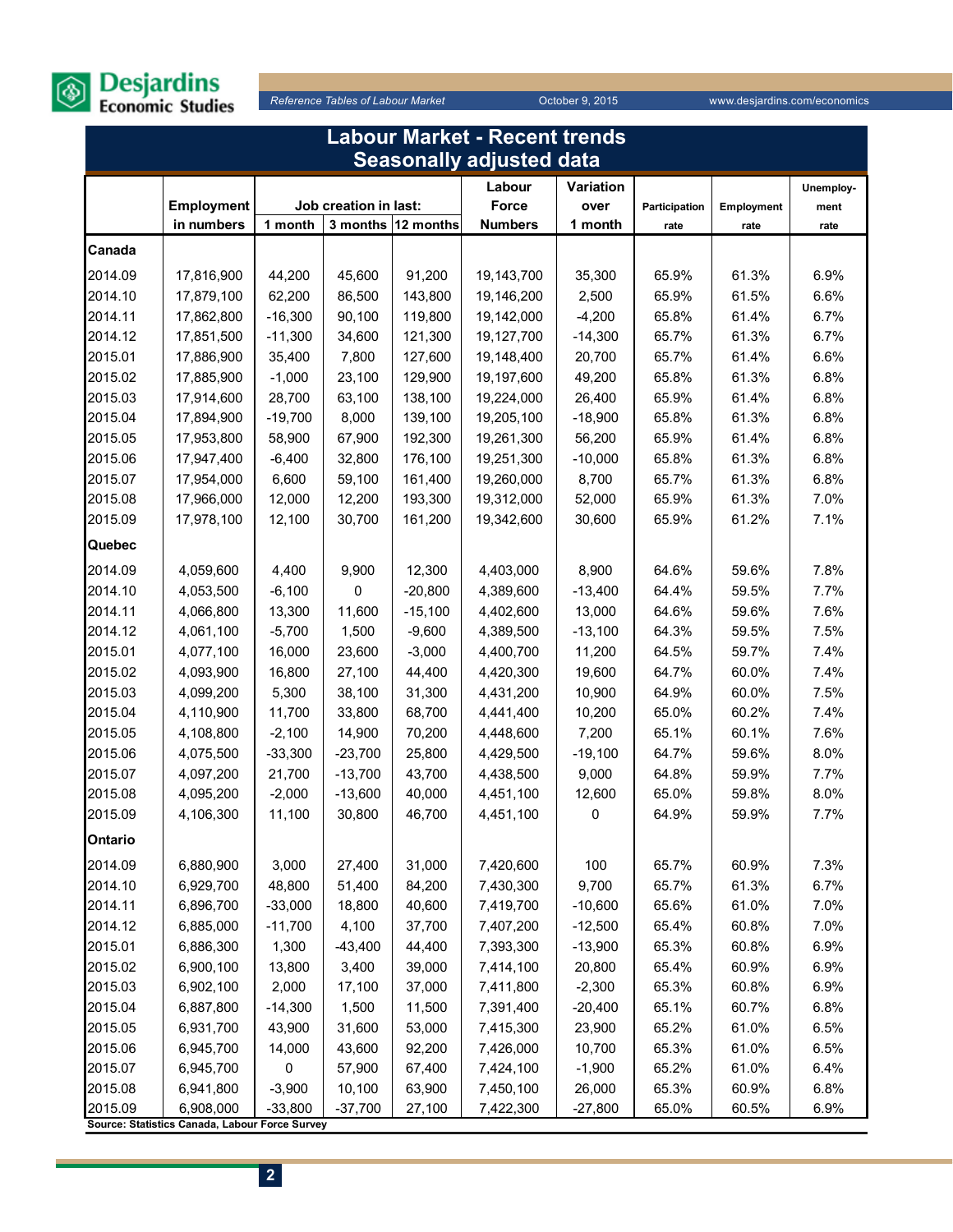

| <b>Other Labour Market Indicators</b>                                                              |                         |                  |                  |                  |                  |                  |  |  |  |  |
|----------------------------------------------------------------------------------------------------|-------------------------|------------------|------------------|------------------|------------------|------------------|--|--|--|--|
| <b>SEASONALLY ADJUSTED DATA</b>                                                                    | <b>Last publication</b> |                  |                  |                  |                  | Same month       |  |  |  |  |
|                                                                                                    | <b>Month</b>            | Level            | -1 MONTH         | -3 MONTHS        | -6 MONTHS        | -1 YEAR          |  |  |  |  |
| <b>CANADA</b><br>Average weekly wages (\$)<br>Average hours worked in                              | July                    | 1,083.95         | 1,077.35         | 1,115.54         | 1,037.98         | 1,059.79         |  |  |  |  |
| the manufacturing sector                                                                           | July                    | 30.5             | 30.5             | 30.6             | 30.5             | 30.5             |  |  |  |  |
| <b>QUEBEC</b><br>Average weekly wages (\$)<br>Average hours worked in<br>the manufacturing sector  | July<br>July            | 1,045.50<br>30.0 | 990.98<br>30.0   | 1,049.65<br>30.6 | 975.82<br>30.1   | 995.46<br>30.1   |  |  |  |  |
| <b>ONTARIO</b><br>Average weekly wages (\$)<br>Average hours worked in<br>the manufacturing sector | July<br>July            | 1,099.43<br>30.7 | 1,107.76<br>30.6 | 1.150.98<br>30.6 | 1.046.57<br>30.2 | 1,089.48<br>30.3 |  |  |  |  |
| Source: Statistics Canada, Labour Force Survey                                                     |                         |                  |                  |                  |                  |                  |  |  |  |  |

| <b>Annual Data</b> |                                                                                                                                                  |                                             |                                       |                                       |                                       |                                       |                                          |  |  |  |
|--------------------|--------------------------------------------------------------------------------------------------------------------------------------------------|---------------------------------------------|---------------------------------------|---------------------------------------|---------------------------------------|---------------------------------------|------------------------------------------|--|--|--|
|                    | Annual average                                                                                                                                   | 2009                                        | 2010                                  | 2011                                  | 2012                                  | 2013                                  | 2014                                     |  |  |  |
| <b>CANADA</b>      | <b>TOTAL JOBS</b><br><b>JOB CREATION</b><br>Job growth (%)<br>Unemployment rate                                                                  | 16,727,600<br>$-282.600$<br>$-1.7%$<br>8.3% | 16,964,300<br>236,700<br>1.4%<br>8.1% | 17,221,000<br>256.700<br>1.5%<br>7.5% | 17,438,000<br>217.000<br>1.3%<br>7.3% | 17,691,100<br>253,100<br>1.5%<br>7.1% | 17,802,200<br>111,100<br>0.6%<br>6.9%    |  |  |  |
|                    | QUEBEC TOTAL JOBS<br><b>JOB CREATION</b><br>Job growth (%)<br><b>Unemployment rate</b>                                                           | 3,854,200<br>$-28,500$<br>$-0.7%$<br>8.6%   | 3,937,900<br>83,700<br>2.2%<br>8.0%   | 3,975,600<br>37,700<br>1.0%<br>7.9%   | 4,005,900<br>30,300<br>0.8%<br>7.7%   | 4,060,800<br>54,900<br>1.4%<br>7.6%   | 4,059,700<br>$-1,100$<br>$-0.0%$<br>7.7% |  |  |  |
|                    | <b>ONTARIO TOTAL JOBS</b><br><b>JOB CREATION</b><br>Job growth (%)<br><b>Unemployment rate</b><br>Source: Statistics Canada, Labour Force Survey | 6,432,700<br>$-177,600$<br>$-2.7%$<br>9.1%  | 6,537,800<br>105,100<br>1.6%<br>8.7%  | 6,658,400<br>120,600<br>1.8%<br>7.9%  | 6,702,600<br>44,200<br>0.7%<br>7.9%   | 6,823,400<br>120,800<br>1.8%<br>7.6%  | 6,877,900<br>54,500<br>0.8%<br>7.3%      |  |  |  |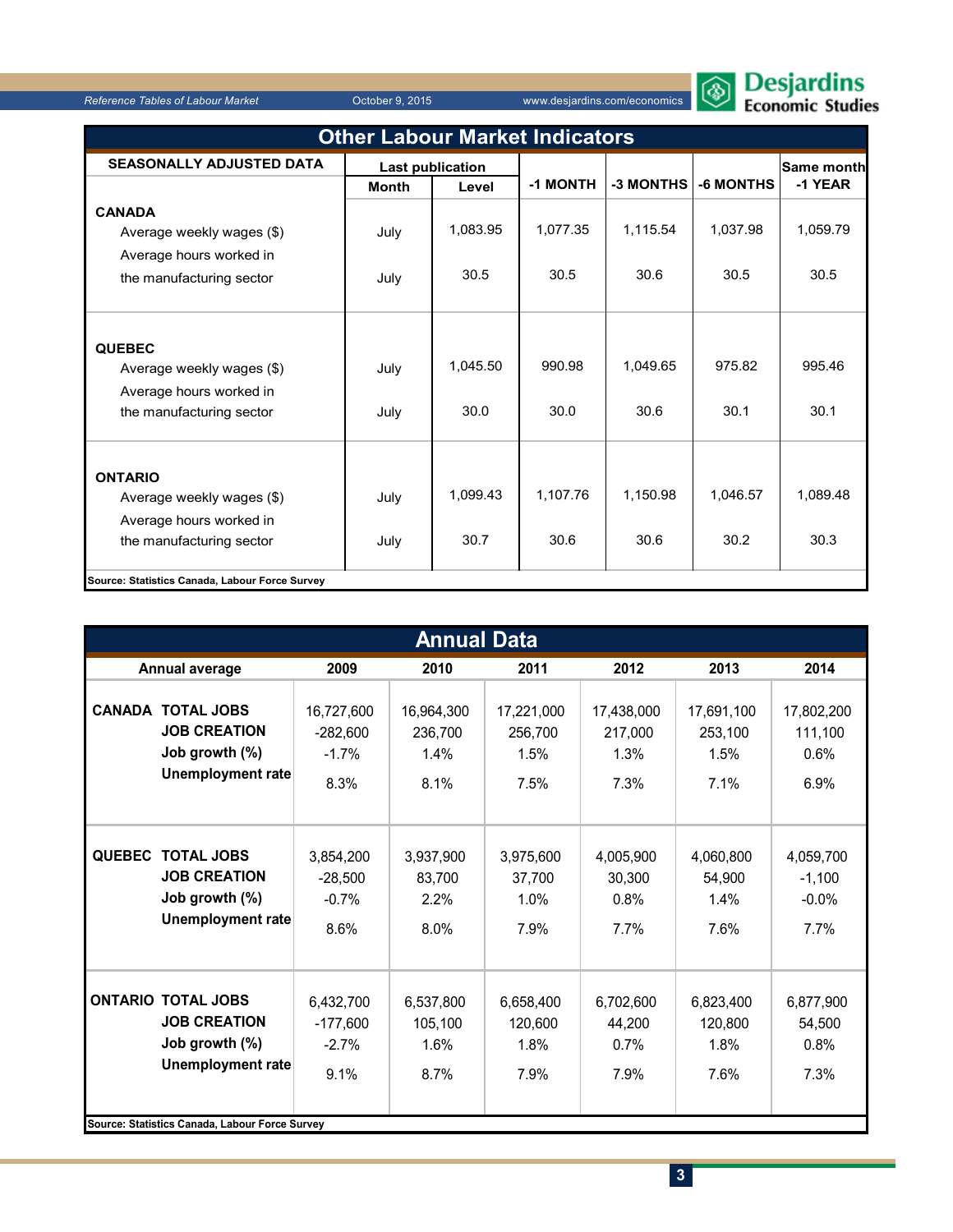



**2002 2003 2004 2005 2006 2007 2008 2009 2010 2011 2012 2013 2014 2015** Sources: Statistics Canada and Desjardins, Economic Studies



Sources: Statistics Canada and Desjardins, Economic Studies





Sources: Statistics Canada and Desjardins, Economic Studies



Sources: Statistics Canada and Desjardins, Economic Studies



Sources: Statistics Canada and Desjardins, Economic Studies



#### **CANADA – Evolution of employment**

Sources: Statistics Canada and Desjardins, Economic Studies